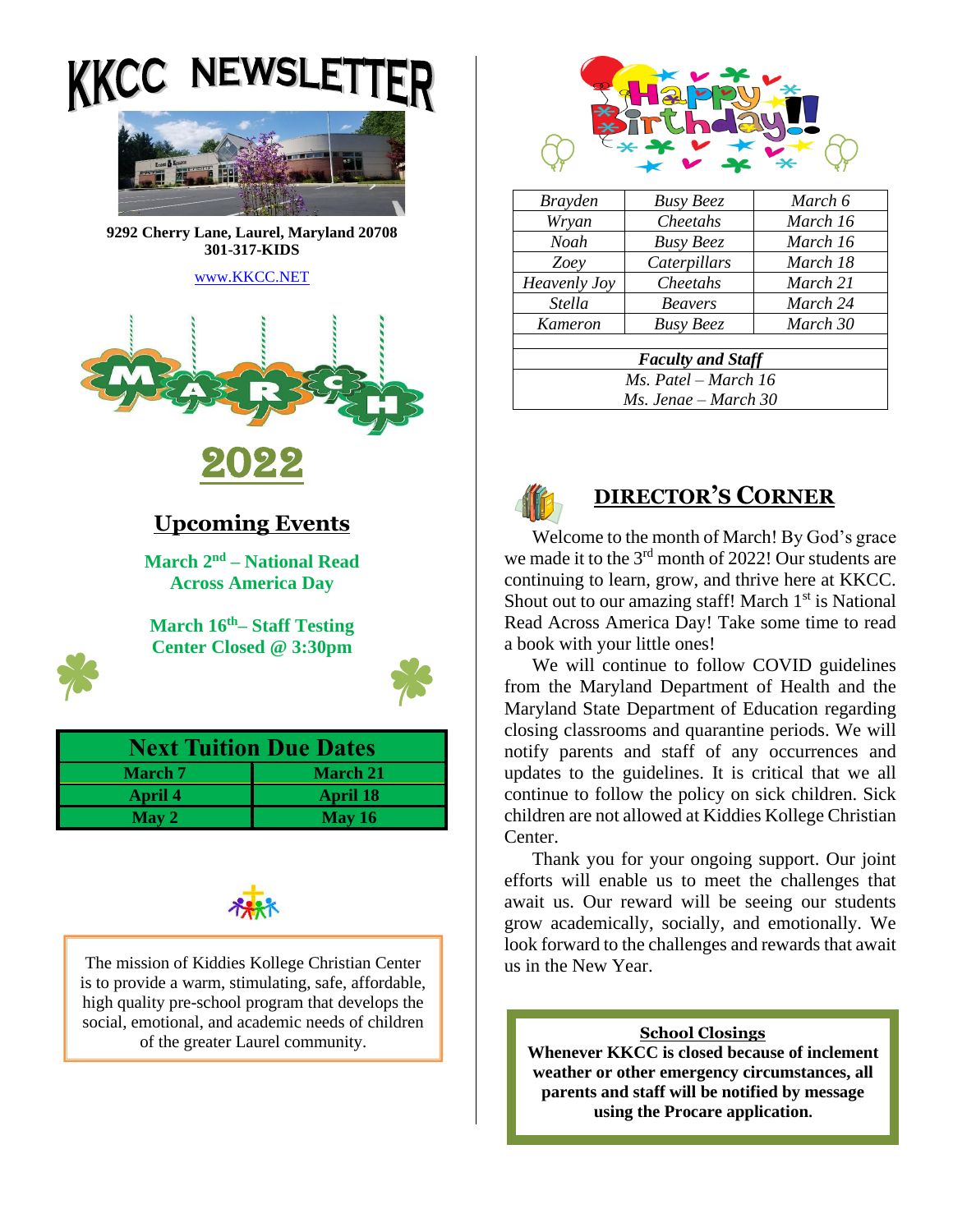

Welcome March! Dear parents, we are happy the month of March is here. Yes, we look forward to a brighter and friendlier weather as the days go by. We are grateful for God's love and His mercies as He leads us.

February was full of interesting learning activities. In commemoration of Black History Month, we had presentations which highlighted famous African Americans who made great contributions that benefitted America and the world of science, politics, sports, entertainment, and other fields. We also studied Presidents of the United States, recognizing the people who led our great nation. The class had an exciting experience of electing a president and made one of them their President. We then reflected on the importance of love and friendship, how to show love to all, as well as how God loves and shows us love. Finally, we closed the month focusing on Dental Health.

During March, we will witness the blossoming flowers and have more fun outside. March themes will include Dr. Seuss, Transportation, Plants and Trees, and Insects. As you'll notice, our little ABEKA reading books are advancing. Students are already reading these books. We encourage parents to go over the books with their children as they bring them home. We started working on subtraction. We encourage parents to go over worksheets that come home for reinforcement of what they have learnt.

On behalf of the entire class, I extend our appreciation to parents who brought in Valentine's Day gifts for the students. They were very happy and thankful. Thank you, parents, for all that you do to support these little ones. May God continue to bless and lead us all.

*March is the first month of spring! It usually starts between the 19th and the 21st [March Facts](https://www.thefactsite.com/march-facts/)*





Welcome to the month of March parents and Cheetahs. We really look forward to what spring will bring. We welcomed two new students to our class and they're adjusting well. Last month, we really enjoyed teaching the children about Black History and they really enjoyed learning about it. We've come a long way since The Civil Rights Movement. Sadly, we still have a long way to go. Black History is extremely important to us and I'm glad that I was able to teach the children about it. It opened their eyes to a world they didn't know existed. It's extremely important that we have a discussion with our children, family, and friends about the challenges, hatred, and racism black people faced in the past and currently. It's also extremely important that we discuss the accomplishments black people have achieved.

We thank all parents who supported their children in completing the Black History report. We give a great round of applause to all Cheetahs who proudly presented their projects to the class! They did a wonderful job standing in front of their peers and learning the art of Public Speaking! The project was an excellent way for the children to further enhance their writing skills and a chance to learn about someone who they can be inspired by.

Whitney Houston once said "I believe that children are our future. Teach them well and let them lead the way. Show them all the beauty they possess inside." I wholeheartedly agree with Whitney. Children are our future, and we must educate them and prepare them to be the next leaders. I'm praying and hoping for our children to have the best future, a future where they get many fair opportunities, generational wealth, happiness, good health, and success.

The Cheetahs really enjoyed celebrating Valentine's Day party and our Black History party as well. It was nice seeing the children all dressed up in red, white, and pink, as well as seeing the children dressed up as black historical leaders. Thank you, parents, for your contributions towards both parties.

Academically, the cheetahs advanced their knowledge of numbers 0-70, began understanding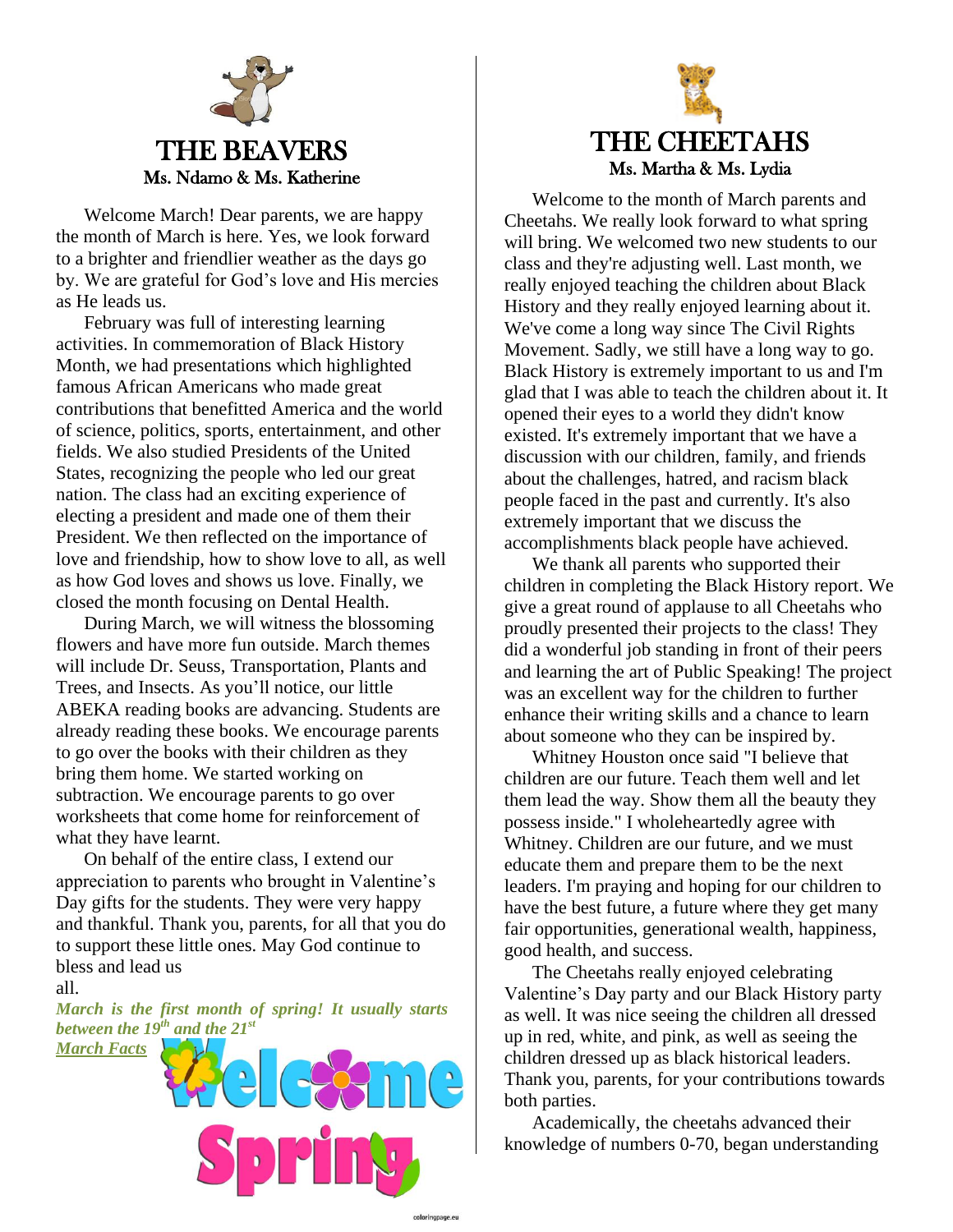addition and subtraction, how to read letter combinations and blends, reading and writing threeletter words, syllables, sight words, reading and writing in their little readers books, and continuing their writing of manuscript letters and cursive letters. The themes they will learn this month are Dr.Seuss, transportation, plants and trees, spring, and insects. March is also Women's History Month. We will be teaching the children a lot on the subject.

### **~ March is Women's History Month! ~**



Hello parents! We hope you survived the winter weather and are looking forward to the warmer spring weather. You just might need your umbrellas!

The children have been progressing nicely and are becoming more confident making those three letter words. Please continue to work with your child on their blends "ba" to make words like "bat"

The children have become awesome little "prayer warriors" and pray with all their hearts! Please continue to work with them on their Bible verses for the word "Chipmunks," we are now on the letter M.

We expect to have a great time for our Dr. Seuss week. If you have books at home, please feel free to bring them! Also, be sure to label your child's sweaters etc. we have a lost and found area in the multipurpose room. Thank you!





Rain and Puddles, flowers and trees, spring is here!

Hello parents! Let's welcome the month of March together as we experience and enjoy the beauty that comes along with it.

Our Caterpillars are doing well in all their developmental aspects. They enjoy learning new thing every day. We are very proud of them!

The themes of this month will cause them to enhance their knowledge, all while having fun! They will learn about Dr. Seuss, Transportation, Plants & Trees, Spring & Insects.

We would like to say a special "Thank you" to all our wonderful parents for your generous support towards our Valentines Day Party! Our party was a success and most importantly, our students were extremely happy!





*"The more that you read, the more things you will know. The more that you learn, the more places you'll go." ~ Dr. Seuss*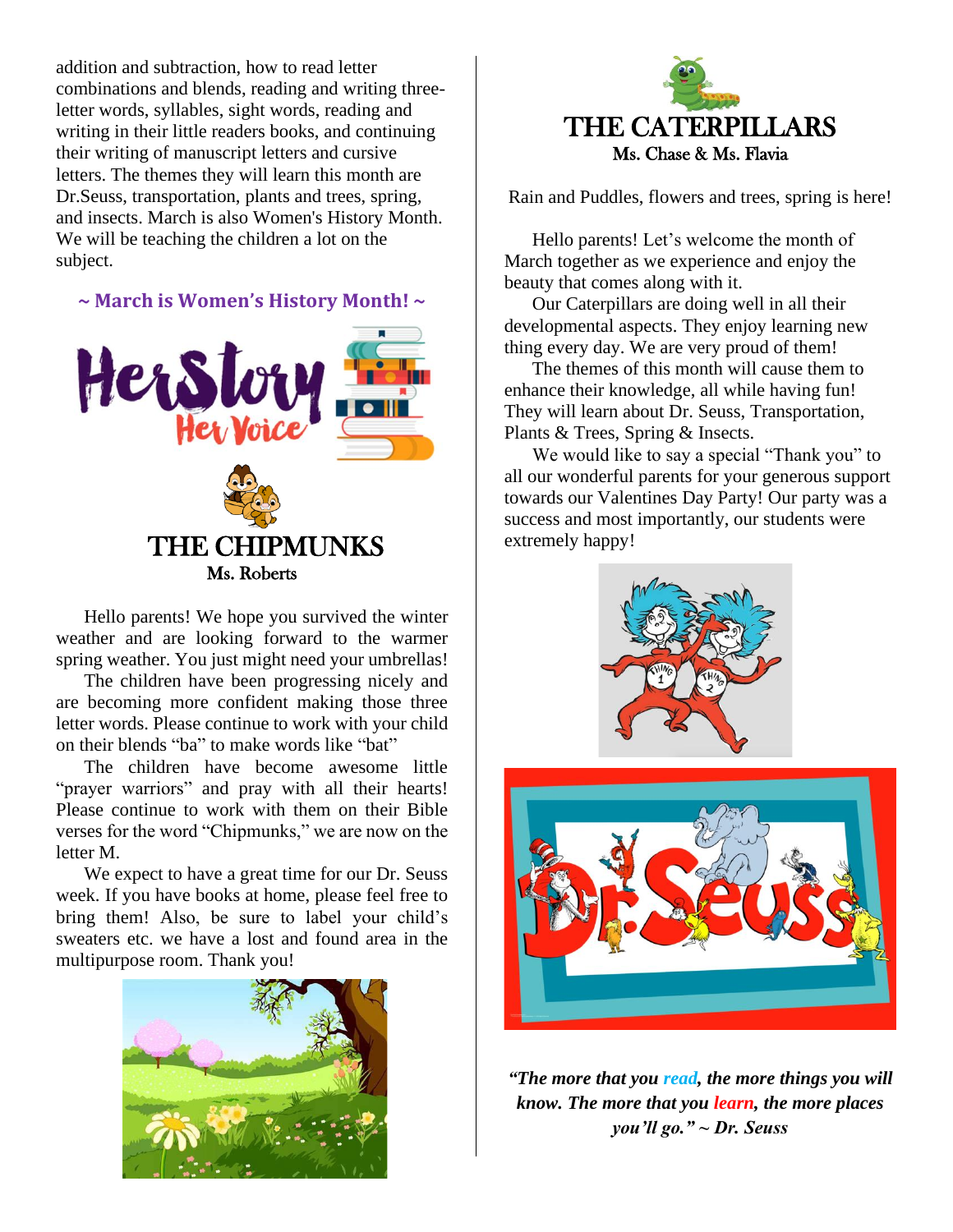

Spring comes laughing o'er the hill, crowned with wreaths of daffodils..." Greetings dear parents! Thank God for another month! Spring has finally sprung … or at least it's about to! While we enjoyed the snow, we are happy to say goodbye to winter and hello to Spring. I can just hear the Busy Beez going, "YAY! We can finally go outside to play!" The Busy Beez are blossoming right before our eyes. They are making wonderful progress in their developmental skills and in their academics.

One of the themes in February was "Love and Giving." While we spoke about loving others, our goal was to ensure that they knew that God is Love (1 John 4:7-8) and that He is our ultimate example. "For God so loved the world that He gave His only begotten Son…" We give because we love! On that note, we would like to thank the parents for their contributions towards our Valentines' Day Party. The children thoroughly enjoyed themselves.

The next theme for the month of February was "Presidents". We organized our own elections in class, and everyone ran for President. The children's campaign posters were displayed on the bulletin board. These were some of the answers we received to the questions, "What would you do if you were the President?" One student said, "I will help my mom cook breakfast." Other students said, "I will help mom to take care of my little brother," "I am going to help my mom to bake a cake," and "I will help my sister clean her toys." The students casted their votes at the end of the week and each student received an "I voted" sticker. We declared all the students Presidents of the United States of America!

Alijah and Taylor turned four, thanks be to God. We pray for many, many, more birthdays and that they will be all that God intends for them to be in Jesus' mighty name amen.

Our theme for the first week of March is "Dr. Seuss." Dr. Seuss was one of the most prolific children's authors of the twentieth century. Through the course of his career, he wrote and illustrated 44 children's books and helped produce several television programs and films. His most celebrated books include "Green Eggs and Ham," "One Fish

Two Fish Red Fish Blue Fish", "Horton Hatches the Egg", Horton Hears a Who, and How the Grinch Stole Christmas. As we celebrate Dr. Seuss' birthday, we join America in reading to children and fostering a love for reading in them.

While studying the theme, "Transportation," in the second week, the Busy Beez will identify three modes of transportation and at least five different kinds of transportation. As you drive around with your child, ask them to point out the different kinds of transportation they see. We will sing songs like "Wheels on the Bus" and read related stories.

For the third week, the theme is "Plants and Trees." The Busy Beez will explore the origin and parts of plants and trees. They will also discover where plants and trees can be grown and what they need to grow. Foster this concept at home by letting your child help water the plants. At mealtimes, identify the parts of plants that are eaten. For example, we eat the leaves of lettuce, the stems of celery, and the root of carrots.

"Spring" is our fourth theme. The children will learn that spring is the season that comes after winter and before summer. They will discover that in spring, the weather usually gets warmer, trees begin to grow leaves, plants start to flower, and baby animals such as chicks and lambs are born. At home, try saving seeds from different fruits. Have your child count them and sort them by color.

Last, we will talk about "Insects." During this week, the Busy Beez will learn the characteristics of insects. As we go out to the playground, we will look out for some insects and learn their names. Please do the same at home as you move around with your little ones. One of the insects we will look at is the ladybug. We will also learn the song, "Ladybug, Ladybug, Fly Away Home."

We will work on the numbers 12 and 13. We will work on the letters Pp, Qq and Rr. Our Bible stories include: The Ten Lepers, The Good Samaritan, The Lost Lamb, The Prodigal Son, Jesus Loves the little Children, and The Rich Young Ruler. The next Parent Teacher Conference is scheduled for Friday April 1, 2022. Please save the date. We look forward to another awesome month by the grace of God, amen.

*"Unless someone like you cares a whole awful lot, nothing is going to get better, it's not."* 

**~ Dr. Suess**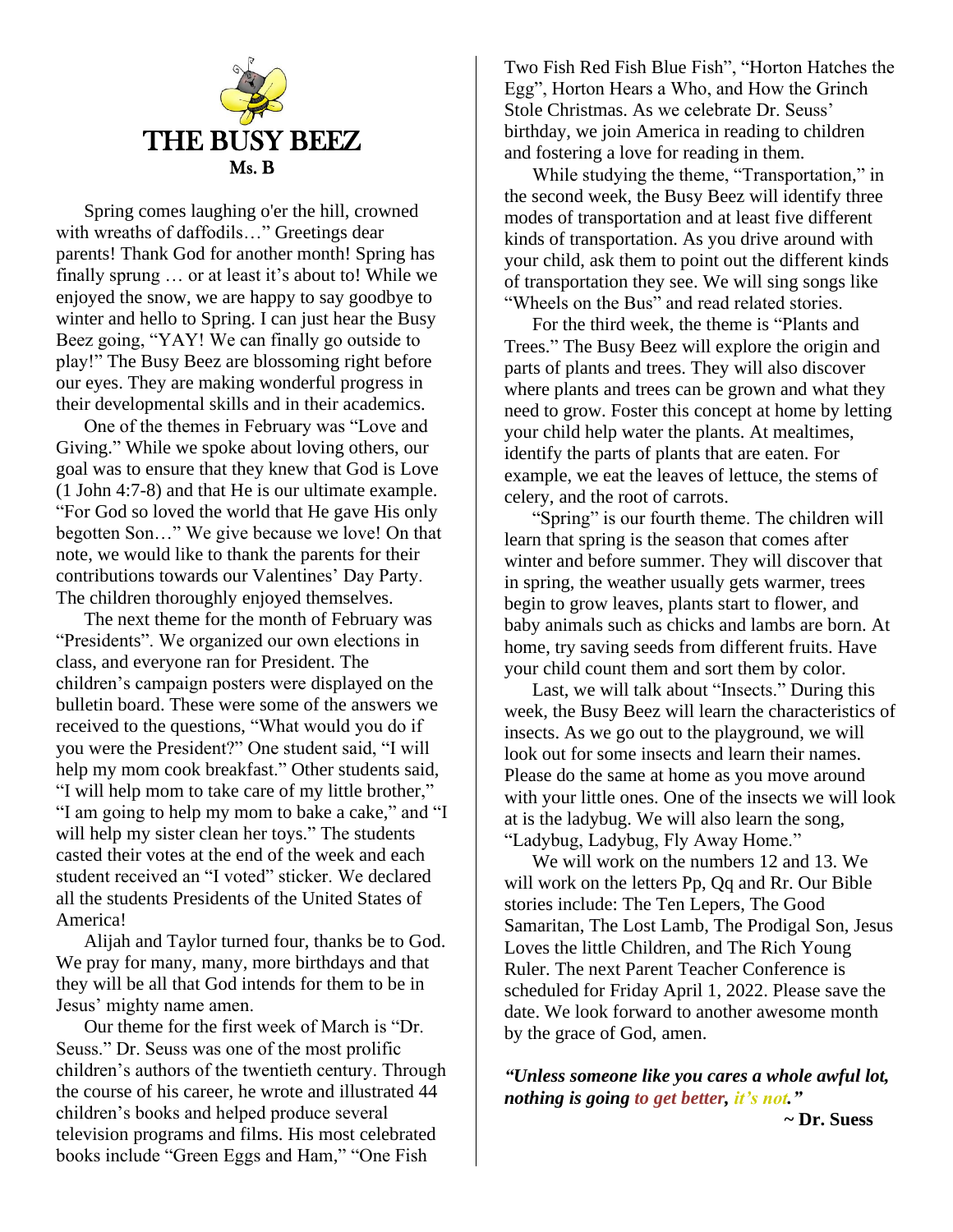

Hello everyone and welcome to March! This month will be full of new experiences and different activities!

The Dolphins have been making great progress in the following areas: potty training, recognizing colors and letters, and coloring! After sticking to a pottying schedule, one student has made great progress with going potty on his own! Most of our students can notify us when they have to use the potty, we are so proud of them!! The Dolphins are embracing new changes and learning to handle them well.

The first week will be days to rhyme and shine as we read and explore the wonderful world of Dr. Suess. We will read fun children's books that are surrounded by color, rhymes, and happiness. Dr. Seuss has written many books, a very well known book is the Cat in the Hat.

As we continue the month, we will explore the different types of Transporation. Learning about the different types of transportation gives them the ability to learn about different sizes, colors, and speeds of various trucks, buses, airplanes, cars, and many more! The Dolphins LOVE trucks and cars, so we know they will really enjoy these lessons.

In the third week, we will approach the topic of Plants & Trees which can be found just about anywhere we go. Children will learn that they can be found outside our homes, in the park, at school, even indoors! Trees vary in different shapes, sizes, and colors. Many activities will focus on God's green earth and different aspects of nature.

Next, we will talk about the greenest season, Spring. Spring is full of pretty flowers, rain, and different animals being born. As the weather changes from cold to warm, kids will see how grass grows and how the rain pours.

As the month ends, we will explore different Insects. Our tiny little friends can hide anywhere and will be fun to learn about! Insects look different and live differently as well. The children will learn different songs, count the legs of some insects, and make crafts about these creatures.



We are marching into the month of March with some great accomplishments! We have one student that can write his name all on his own! We have one student that was drinking with a straw and now no longer needs it. We have two students who are now asking to use the bathroom, they will be fully potty trained very soon! Nine out of twelve students can recognize their letters without sing the alphabet song. The other three are working very hard to achieve this goal, they are not far behind. Our last big update is all twelve students are tracing! This is GROWTH!! These are big accomplishments for the Little Lambs. We are beyond proud of our students!

Throughout the month of March, we have some interesting themes. During the first week, our theme is Dr. Seuss. The Little Lambs will read different Dr. Seuss books, create crafts, and participate in an interactive activity for each book we read.

The second week, we will focus on transportation. Many of the students love trucks and trains, so this will be exciting because they will be learning about different modes of transportation. As we prepare for spring, students will learn about plants and trees during the third week. They will also grow plants of their own. Once they have prepared for spring, they will learn about weather associated with the springtime and the environment.

Lastly, they will learn about insects and how they help the earth. Parents, please be prepared for a lot of crafts to be sent home. Please talk to your children about their crafts that they made throughout the week. Please lease talk to them about what they learned in call as well.